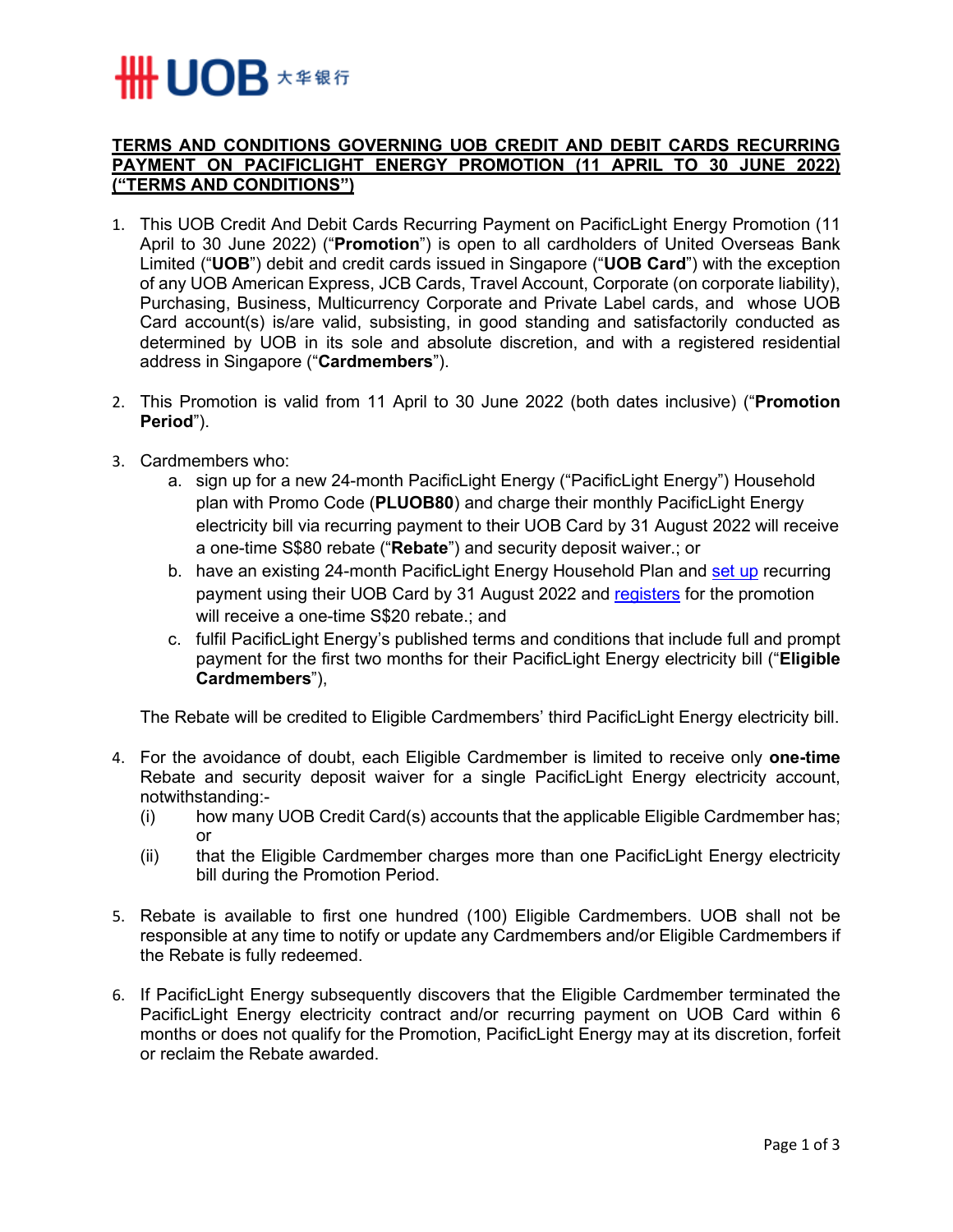## **SHINDB** ★ ≇ ® 行

- 7. UOB and PacificLight Energy reserves the right, at its discretion, at any time, without notice or assigning any reason thereof, replace or substitute the Rebate with any other item of equal of similar value selected by UOB and PacificLight Energy. UOB and PacificLight Energy's determination of the replaced and/or substituted item shall be final, conclusive and binding.
- 8. The Cardmember is responsible for ensuring that all PacificLight Energy electricity bills are paid until the recurring payment service is set up and linked to the Cardmember's UOB Card account.
- 9. The prevailing terms and conditions under the prevailing UOB Cardmember Agreement or UOB Debit Cardmember Agreement (as may be applicable) (each applicable agreement referred to as the "**UOB Singapore Standard Terms**") will continue to apply and be binding on the Cardmembers. Please visit uob.com.sg for the UOB Singapore Standard Terms. In the event of any inconsistency between the Terms and Conditions and the UOB Singapore Standard Terms, the Terms and Conditions shall prevail insofar as it relates to the Promotion.
- 10. In the event of any inconsistency or discrepancies between the Terms and Conditions and any advertising, promotional, publicity, brochure, marketing or promotional material relating to or in connection with the Promotion, the Terms and Conditions will prevail.
- 11. UOB shall not be responsible for:-
	- (i) any failure or delay in the transmission of card transactions by Visa International/MasterCard/American Express/CUP, acquiring merchants for the foregoing, merchant establishments, postal or telecommunication authorities or any other parties which may result in a transaction made by a Cardmember being omitted during the Promotion Period;
	- (ii) any late posting of the transactions and thereby affecting a Cardmember's eligibility for this Promotion;
	- (iii) for any breakdown or malfunction in any computer system or equipment; and
	- (iv) for any costs, losses, damages, claims, expenses and/or injuries of any Cardmember or any other person howsoever incurred or suffered.
- 12. UOB is not an agent of PacificLight Energy and vice versa. Any dispute about the quality or service standard of PacificLight Energy must be resolved directly with PacificLight Energy.
- 13. By participating in this Promotion, Cardmembers consent to UOB collecting, using and disclosing the Cardmember's personal data for the purposes of providing the Recurring Payment services. This is in addition to any other consent which the Cardmember may have provided to UOB in respect of the collection, use and/or disclosure of the Cardmember's personal data and shall be without prejudice to and does not derogate from UOB 's rights to collect, use and/or disclose the Cardmember's personal data under the law.
- 14. UOB reserves the right to at any time in its sole and absolute discretion to amend, vary, add or delete any of the Terms and Conditions for any reason and without prior notification without assuming any liability to any person and Cardmembers shall be bound by these amendments.
- 15. UOB has the absolute right and unfettered discretion to make decisions on all matters relating to or in connection with the Promotion, including but not limited to the determination of whether the Cardmember has met all the requirements of the Promotion. UOB's decisions shall be